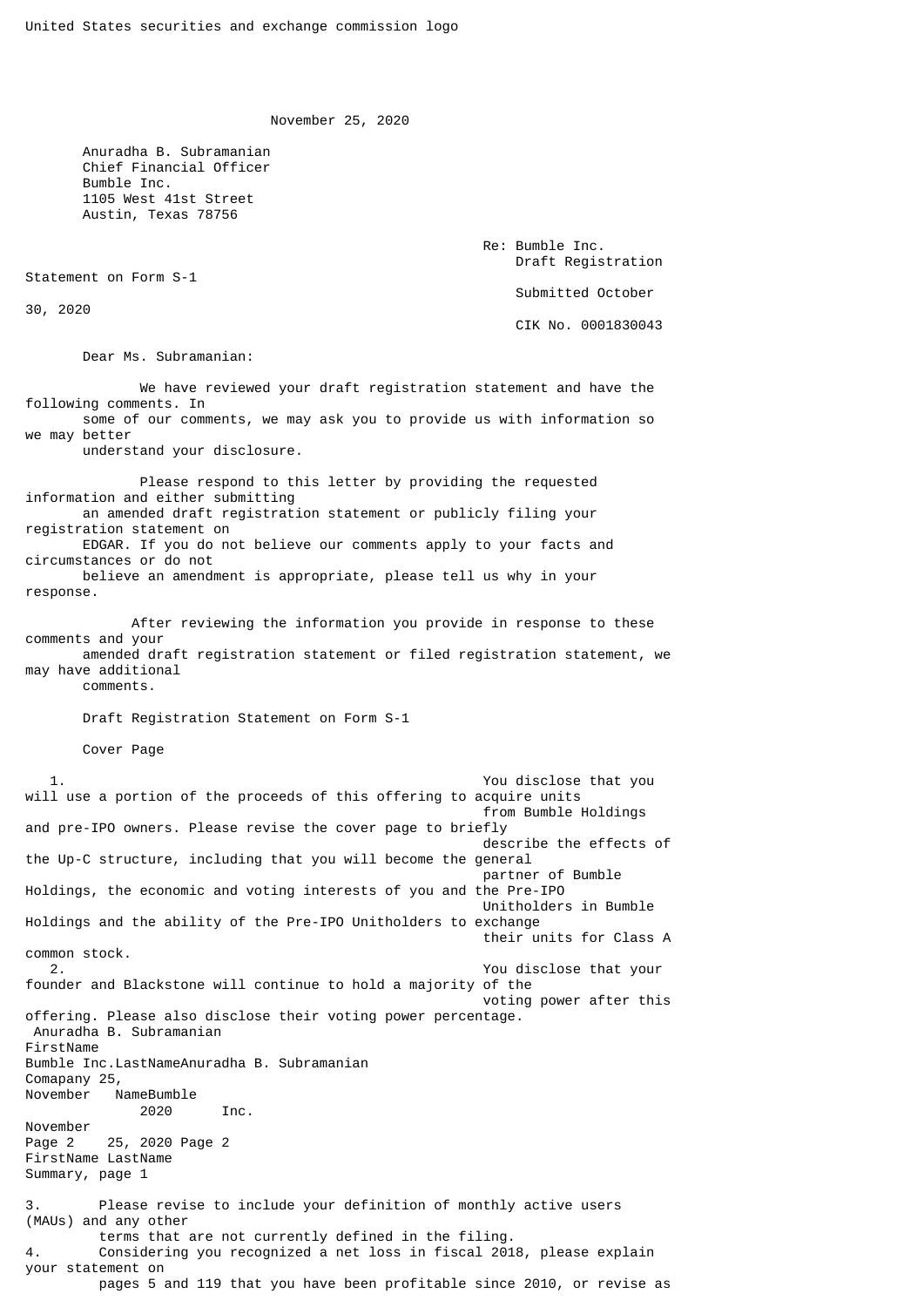Implications of Being an Emerging Growth Company, page 6 5. Please revise to clarify your election under Section 107(b) of the JOBS Act. If you have elected to opt out of the extended transition period for complying with new or revised accounting standards pursuant to Section 107(b), please include a statement that the election is irrevocable and check the appropriate box on the cover page. Alternatively, if you have elected to avail yourself of the extended transition period, please clearly indicate this. Also, provide a risk factor explaining that this election allows you to delay the adoption of new or revised accounting standards that have different effective dates for public and private companies until those standards apply to private companies and as a result your financial statements may not be comparable to companies that comply with public company effective dates. Summary Historical and Pro Forma Condensed Consolidated Financial and Other Data, page 14 6. We note your non-GAAP measure Free Cash Flow Conversion and related disclosures. Please revise to also present the most directly comparable GAAP measure with equal or greater prominence. Further, disclose why management believes the presentation of this non-GAAP measure provides useful information to investors and, to the extent material, a statement disclosing the additional purposes, if any, for which management uses such measure. Refer to Item 10(e)(1)(i) of Regulation S-K. Organizational Structure, page 65 7. With respect to your post-offering organizational structure diagram, please ensure each bullet point clearly identifies any entity it references. For example, clarify that units of Bumble Holdings are exchangeable on a 1-for-1 basis for shares of Bumble Inc.'s Class A common stock. Also, please clarify the economic interest that you and the Pre-IPO Unitholders will have in Bumble Holdings. Lastly, please clarify what the double backslash represents. Use of Proceeds, page 70 8. While we note your disclosure on page 47 that you intend to cause Bumble Holdings to make distributions in an amount sufficient to cover all payments under the tax receivable agreement, please advise whether a portion of the net proceeds may be used to make cash payments to the Pre-IPO Unitholders pursuant to the tax receivable agreement. To the extent you may use the net proceeds for this purpose, please revise. Anuradha B. Subramanian FirstName Bumble Inc.LastNameAnuradha B. Subramanian Comapany 25, November NameBumble 2020 Inc. November Page 3 25, 2020 Page 3 FirstName LastName Unaudited Pro Forma Condensed Consolidated Financial Information, page 76 9. Please include a discussion of your basis for the consolidation of Bumble Holdings L.P. following the offering and reorganization transactions. Refer to ASC 810-10-25. 10. You disclose a Distribution Financing Transaction that occurred in October 2020 whereby Bumble Holdings used the proceeds from the Incremental Term Loan Facility, totaling \$275 million, to pay a distribution of \$360 million to the pre-IPO

necessary.

owners. Tell us how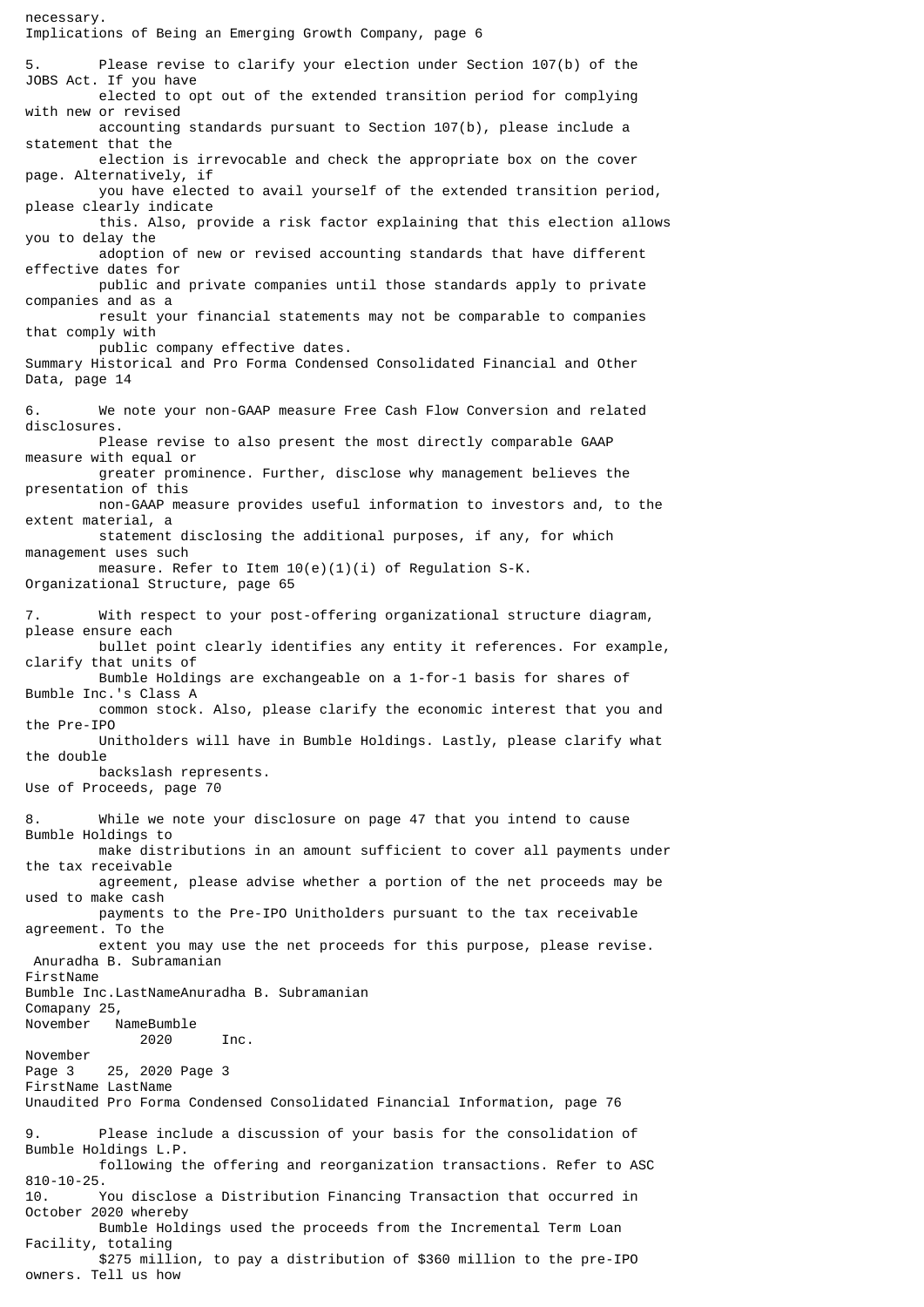you considered including this borrowing and the distribution in the pro forma financial statements. Notes to Unaudited Pro Forma Condensed Consolidated Financial Information Balance Sheet Adjustments related to Reorganization Transactions and Offering Transactions, page 81 11. You state on page 50 that a portion of the proceeds from this offering will be used to purchase outstanding Units from pre-IPO owners and therefore, will not be available to fund your operations. Please explain why pro forma adjustment (d) appears to assume the receipt of all the proceeds in this offering. In this regard, tell us if you know the number of units or a range of units that will be purchased from pre-IPO owners. If so, explain how you considered reflecting such purchases in your pro forma balance sheet adjustments. At a minimum, please revise your pro forma footnotes to clarify how such purchases are reflected in your pro forma financial statements. Income Statement Adjustments Related to Reorganization and Offering Transactions, page 83 12. Please tell us how you factored in the exchange rights available to the pre-IPO unit holders in your calculation of diluted earnings per share included in note (j). Management's Discussion and Analysis of Financial Condition and Results of Operations Key Operating and Financial Metrics, page 88 13. Please tell us the amount of Other revenue included in Badoo App and Other revenue, generated from the other apps you own as well as third party apps that use your technology. To the extent material, consider disclosing metrics separately for those apps. 14. You disclose that 86.6% of Bumble App Paying Users and 77.4% of Badoo App and Other Paying Users are subscribers of one of your subscription plans. Please revise to disclose the period covered by these statistics. Business, page 110 15. Disclosure on page F-27 indicates that property and equipment outside the U.S. accounted for 72.6% of total property and equipment as of December 31, 2019. To the extent material, please consider revising to disclose your number of employees located outside the United States and whether you have any material properties located outside the U.S. Anuradha B. Subramanian Bumble Inc. November 25, 2020 Page 4 Certain Relationships and Related Person Transactions, page 151 16. You discuss several agreements with various related parties in this section. Please revise these discussions to identify the persons or entities that are parties to these agreements and for which Item 404 of Regulation S-K requires disclosure. For example, with respect to your statement that you have entered into an exchange agreement with the holders of outstanding units, please revise to identify each such holder that is a related person under Item 404. 17. The exhibit index indicates that you will file forms of many of the agreements discussed in this section. Please file executed versions of these agreements to the extent these agreements are entered into prior to the effectiveness of this registration statement. Principal Stockholders, page 158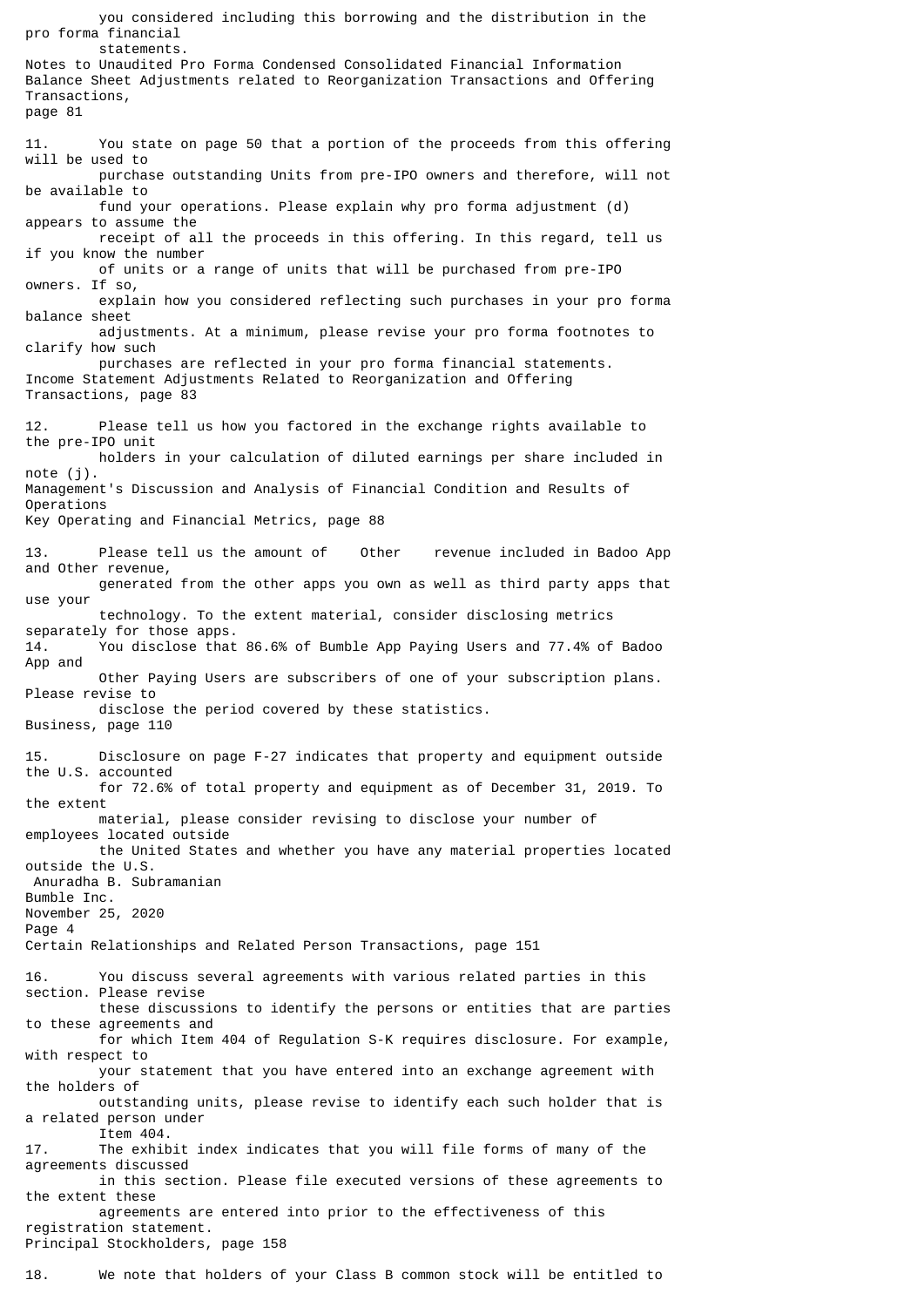a number of votes equal to the aggregate number of units of Bumble Holdings held by such holder and that your beneficial ownership table discloses the beneficial ownership of the unitholders. Please also disclose, either in the table or by footnote, the number of shares of Class B common stock held by each unitholder identified in the table. 19. We note that Accel Partners LP is identified as your co-investor. Please tell us whether Accel will be an entity listed on your beneficial ownership table. Description of Capital Stock Class B Common Stock, page 163 20. Please disclose whether your Class B common stock will have any conversion rights. Exclusive Forum, page 170 21. Disclosure indicates that your amended and restated certificate of incorporation provides that U.S. federal district courts will be the exclusive forum for the resolution of any complaint asserting a cause of action arising under U.S. federal securities laws. Please revise here or in your risk factor section to highlight enforceability concerns arising from the fact that Section 22 of the Securities Act creates concurrent jurisdiction in federal and state courts over all suits brought to enforce any duty or liability created by the Securities FirstName LastNameAnuradha B. Subramanian Act or the rules and regulations thereunder. Additionally, state that investors cannot Comapany<br>waiveNameBumble Inc. the federal securities laws and the rules and regulations compliance with thereunder. November 25, 2020 Page 4 FirstName LastName Anuradha B. Subramanian FirstName Bumble Inc.LastNameAnuradha B. Subramanian Comapany 25,<br>November N NameBumble 2020 Inc. November Page 5 25, 2020 Page 5 FirstName LastName World Vision Limited - Notes to Consolidated Financial Statements Note 11. Stock-based Compensation, page F-23 22. Please provide us with a breakdown of all stock-based compensation awards granted to date in fiscal 2020 including the fair value of the underlying stock used to value such awards. To the extent there was any significant fluctuations in the fair values, please describe for us the factors that contributed to such fluctuations, including any intervening events within the company or changes in your valuation assumptions or methodology. Also, disclose any share-based issuances subsequent to the most recent balance sheet date and the expected financial statement impact, if material. Refer to ASC 855-10-50-2 Note 15 Commitments and Contingencies, page F-27 23. Please clarify your disclosures to include an estimate of the reasonably possible loss or range of loss in excess of amounts already accrued for the matters disclosed or state that such an estimate cannot be made. To the extent you believe an estimate cannot be made, tell us how the pending settlements factored into such determination. Refer to ASC 450- 20-50-4b. General 24. Please provide us with copies of all written communications, as defined in Securities Act